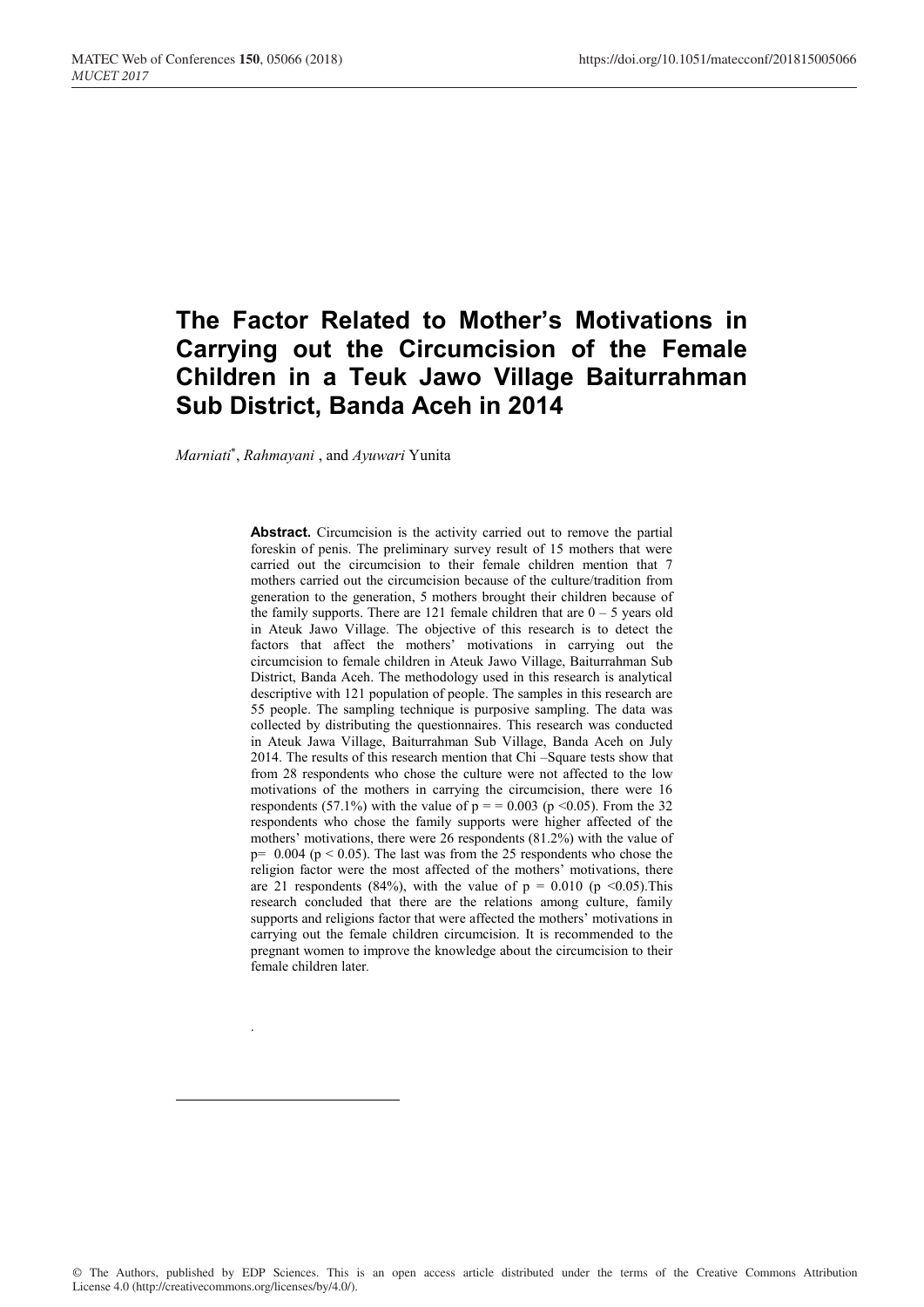# **1 Introduction**

Circumcision practice to the female children becomes the tradition in the particular community groups. The main objective is to control the sexual libido of the women. There is an assumption that the dirt on the clitoris can cause the women sexual libido become uncontrollable. whereas the circumcision practice is harmful to physical health and sexual psychic of the women [5].

The update estimation data from UNICEF mention that about 120 millions of the female children and the women had been carried out the female circumcision in 29 countries. Based on these current trends, as many as 30 million female children under 15 years old still have the risk to be carried out the circumcision. The consolidation Programme between the Funds of the United Nations Population (UNFPA) and UNICEF on the female children circumcision has been conducting the progress in preventing female children and female future generations from the circumcision practice. The latest estimation data of the UN General Committee that had been ratified with the unanimous vote on December 2012 was to urge the member countries in intensifyng efforts to eliminate the whole female circumcision practice [13]. The various type of the female circumcision practice, both symbolically and female genital mutilation/cutting practice is a form of discrimination and violence against women that have to be abolished. This activity is an arbitrary action against the female body integrity. When the country fails to effectively oppose this practice, it will encourage the public perceptions that the other person has the right to control the sexuality of a woman or female children [8].

The female children circumcision in Indonesia is carried out to 0-18 years old female depending on the local culture. The female circumcision generally is done to the baby after birth, 70 % is in Java and Madura, 78 % is in North Sumatra and 64% is in West Sumatra, are carried out to under 1 year old and partly to  $7 - 9$  years old [2].

The provision of female circumcision is arranged in Health Minister Regulation (Permenkes) No.1636 / 2010. This Permenkes mentioned that the definition of female circumcision is an activity that only scratching the skin that covers the front of the clitoris, without injuring the clitoris. Female circumcision can only be carried out by the medical officers such as Doctors, Midwives, and Nurses. In addition, the process of circumcision has to be done in the sterile place, room and equipment. Circumcision also has be carried out with adequate lighting and the availability of the clean flow [8].

The practice of female circumcision is expected that had been started since 4000 years ago, before the organized religion came. Anthropologists revealed that the practice of female circumcision had been popular in the ancient Egyptian community; this is evidenced by the pure discoveries. Some people consider that female circumcision is a tradition related to religion, so rise to the pro and contra. Female circumcision is also carried out in in 28 countries, mostly carried out in the most of African countries, partly in Asian, Latin America, North America and Europe Countries In Indonesia, mentioned that the tradition of female circumcision is a habit that came together of Islamic that continue and common happen since the ignorance period (Tonang, 2006).

Data of female circumcision in Indonesia is still very difficult to obtain. However, it does not mean that female circumcision is not carried out in Indonesia. The problem of female circumcision is a hidden problem because the prevalence is very big but not raised up. No complication reports because of the female circumcision activity in Indonesia, it is because there is lack of knowledge about the female reproductive organs or the shame culture and feeling fear to reveal the incidence of female circumcision (Juliansyah, 2009).

The female circumcision especially in Indonesia is most done as a aprt of the culture or tradition. At the beginning, it was only the community tradition, not religion. But when the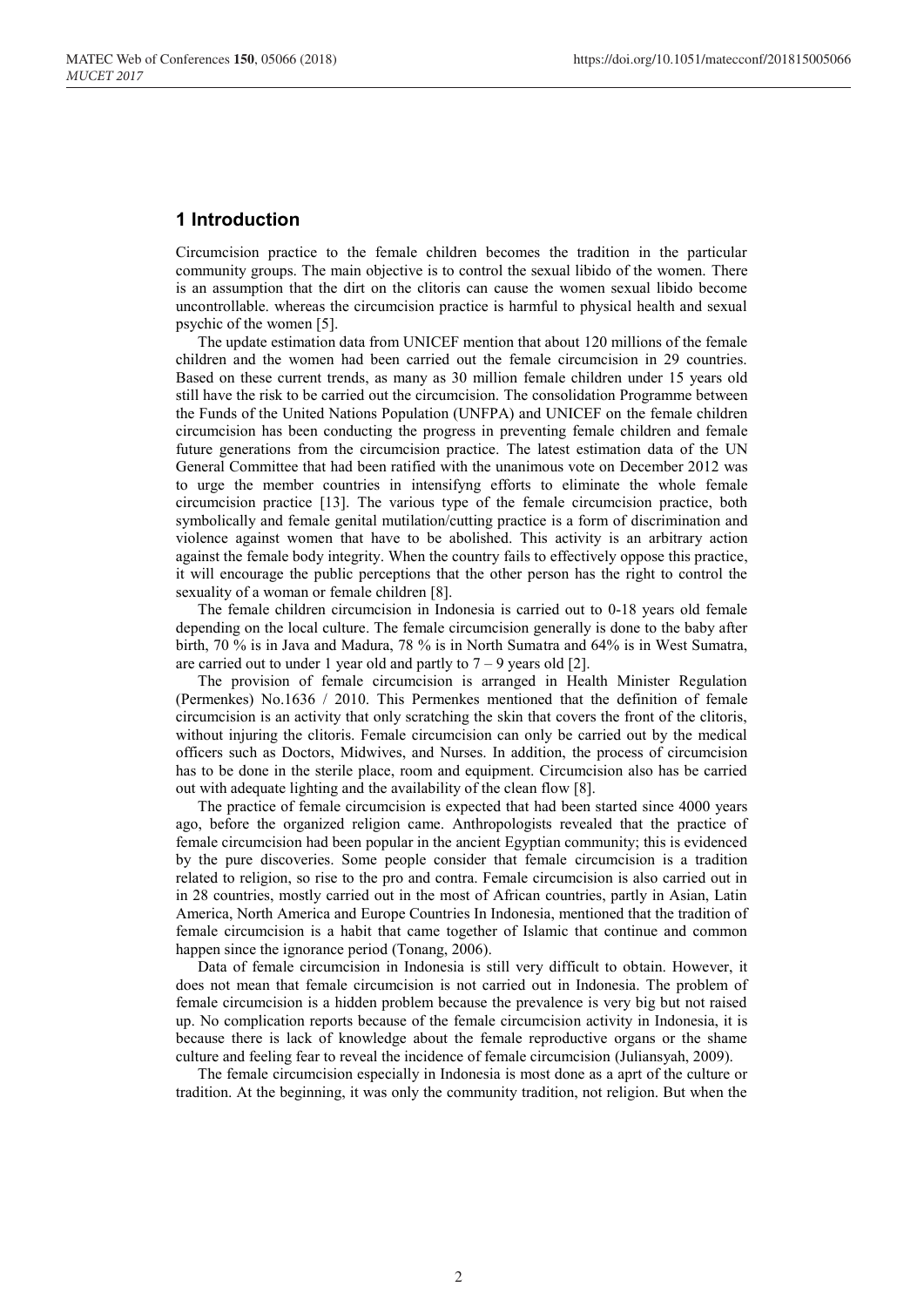religion meets the tradition, then it was given the response. The religion response that accommodated the tradition then become the culture (Meiwita, 2006).

The relatives can be the motivator to the parents, because by the supporting of the families/relatives to carry out the circumcision to the female childred, so that the mothers will do so to their daughters [9].

Based on the preliminary study that has been done in Ateuk Jawo Village, it was found that many mothers brought their daughters to have the circumcision practice. Even from the health factor, the female children circumcision is not allowed anymore because it will give the negative effects to the female children. The mothers said that the female children circumcision had been their tradition or habit since before.

From the preliminary study that has been done by the researcher on January  $3<sup>rd</sup>$  2014 in Ateuk Jawo Village, Baiturrahman Sub District, Banda Aceh, found that there the circumcision were carried out to 45 baby girls that had just been born by the midwife. According to preliminary survey result to 15 mothers that carried out the circumcision practice to their daughters, it was found that 7 mothers took the baby to have circumcision because of the culture/tradition from generation to generation, 5 mothers told that they took the babies because of the family supports. There are 121 female children that are  $0 - 5$ years old in Ateuk Jawo Village.

From the above phenomena and background, the writers are interested in assessing **"the**  Dari Fenomena dan latar belakang tersebut di atas, maka penulis tertarik untuk melihat " **What The Factors Related To Mothers' Motivations In Carrying Out The Circumcision Of The Female Children In Ateuk Jawo Village, Baiturrahman Sub District, Banda Aceh are"**

#### **Problem Finding**

The problem finding in this research is how the The Factors Related To Mothers' Motivations In Carrying Out The Circumcision Of The Female Children In Ateuk Jawo Village, Baiturrahman Sub District, Banda Aceh are.

# **2 Research Objectives**

### **Main Objective**

To detect the factors that affects the mothers' motivations in carrying out the circumcision to female children in Ateuk Jawo Village, Baiturrahman Sub District, Banda Aceh.

#### **Special Objective**

a. To detect the relation between the culture and mother motivation in carrying out the circumcision to the female in Ateuk Jawo Village, Baiturrahman Sub District, Banda Aceh. b. To detect the relation between the family support and mother motivation in carrying out the circumcision to the female in Ateuk Jawo Village, Baiturrahman Sub District, Banda Aceh.

c. To detect the relation between the religion factor and mother motivation in carrying out the circumcision to the female in Ateuk Jawo Village, Baiturrahman Sub District, Banda Aceh.

### **Research Benefits**

### **1. to** *Puskesmas*

Improving the concept and reference about the female children circumcision and improving the health services especially in handling female children circumcision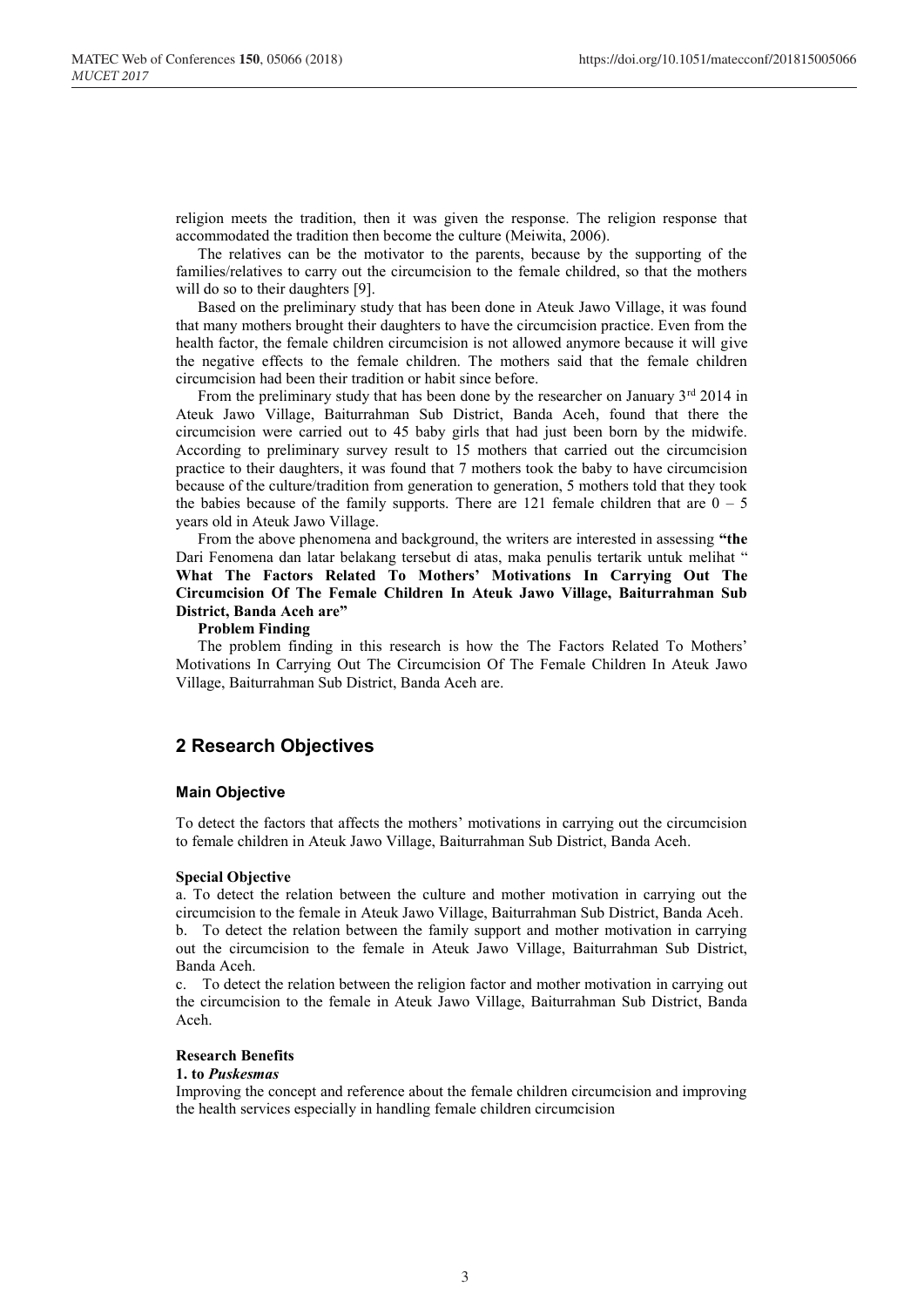### **2. to Respondents**

The result can be the suggestion and recommendation the pregnant women to improve the knowledge about the circumcision to their female children later.

### **3. to Educational Institution**

To Improve the concept and reference in giving the guideline material of obstetrics and gynecology.

#### **4. to Researchers**

To improve the concept and reference about the female children circumcision so that the research can be continued by using the different variables.

#### **Concept Framework**

The research concept framework is the framework of the relation among the observed concepts and be measured through the research done. In this research, the researchers only want to detect the factors that affects the mothers' motivations in carrying out the circumcision to female children in Ateuk Jawo Village, Baiturrahman Sub District, Banda Aceh.

According to the MOH [8], factors that affected mothers' motivations in carrying out the circumcision to female children are because of three factors, they are: predisposing factors, enabling factors, attitudes, beliefs, moral/norms / culture, confidence, and capacity Enabling factor consists of the availability of health resources, reachable of health resources, government regulations, priorities and community commitment to health, and health counseling from health professionals, peers, teachers, employer/supervisor, health care providers, community leaders, and policy makers. / keputusan. But the researchers only want to focus on cultural factors, family support, and religion that have the huge relation to the female circumcision.



#### **Research Type**

This research is analytical descriptive with cross sectional study design that has the objective is to the factors that affects the mothers' motivations in carrying out the circumcision to female children in Ateuk Jawo Village, Baiturrahman Sub District, Banda Aceh.

#### **Population and Sample**

The population in the research is all mothers whose daughters are  $0 - 5$  years old on January – December 2013. The total are 121 who living in Ateuk Jawo Village, Baiturrahman Sub District, Banda Aceh.

The sampling technique is *Purposive Sampling* means the samples are chosen based on the researchers considerations using the characteristics or features of the population known before (Notoatmodjo, 2005). The criteria are shown as below: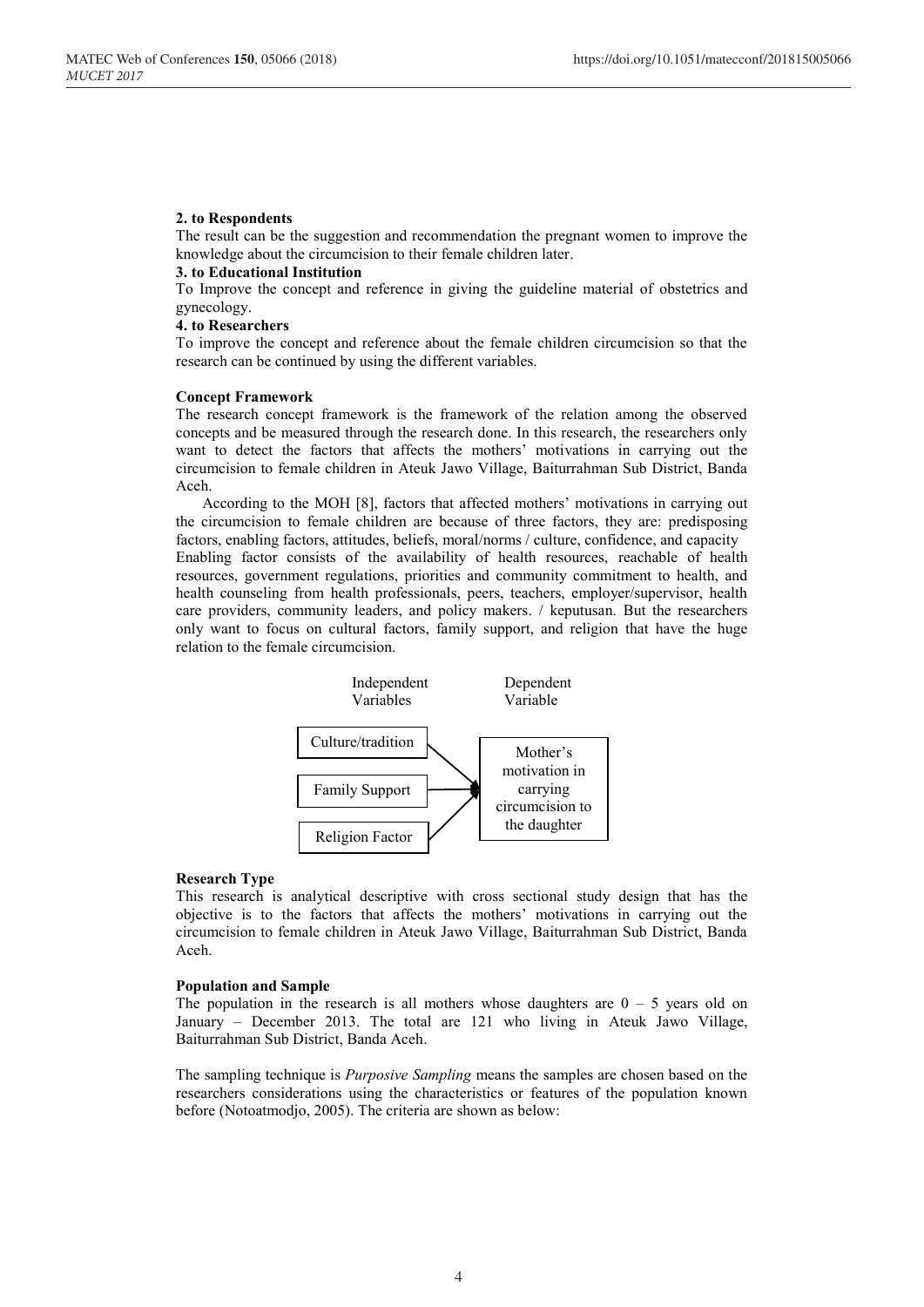- a. Mothers whose daughters are 0-5 years old
- b. Mothers that have capable in reading and writing
- c. Mothers willing to be respondents

To determine the amount sample of the population, the researchers use the Slovin Formula (Notoatmodjo, 2005).

$$
n = \frac{N}{1 + N(d^2)}
$$

then:

$$
n = \frac{121}{1 + 121(0,01)}
$$
  
\n
$$
n = \frac{121}{1 + 1,21}
$$
  
\n
$$
n = \frac{121}{2,21}
$$
  
\n
$$
n = 54,75
$$
  
\n
$$
n = 55 \text{ sample}
$$

 $(1)$ 

Description:

 $N =$ The amount of population

 $N =$ The amount of sample

d =Precision determined of 10 % with the confidence level of 90 %  $(0,1)$ 

There are 55 samples calculating from the above formula.

### **Location and Period of the Research**

The location of the research is in Ateuk Jawo Village, Baiturrahman Sub District, Banda Aceh. The research was conducted on July 2014.

#### **Data Collection**

a. Primary Data

The research is using the structured interview that the interview questions are detail compiled in a check- *(*Arikunto, 2006)

- 1. Data collection Part A is Demography data that is divided in 3 questions that is used as the opening interview questions. The demography data consists of: No, age of the respondent, and the last education of the respondent.
- 2. Data collection Part B is to assess the mother's motivation, culture factor, family support, and religion factor, by using the Guttman scale question that have 10 items for each question. For the positive statement, the answer of "yes" gets value 1 and "no" gets value 0. For the negative statement, the answer of "yes" gets value 0 and "no" gets value 1.

### **Data Processing**

According to Notoatmodjo [9] data processing is done by some phases such as: Editing, Coding, Transferring, Tabulating.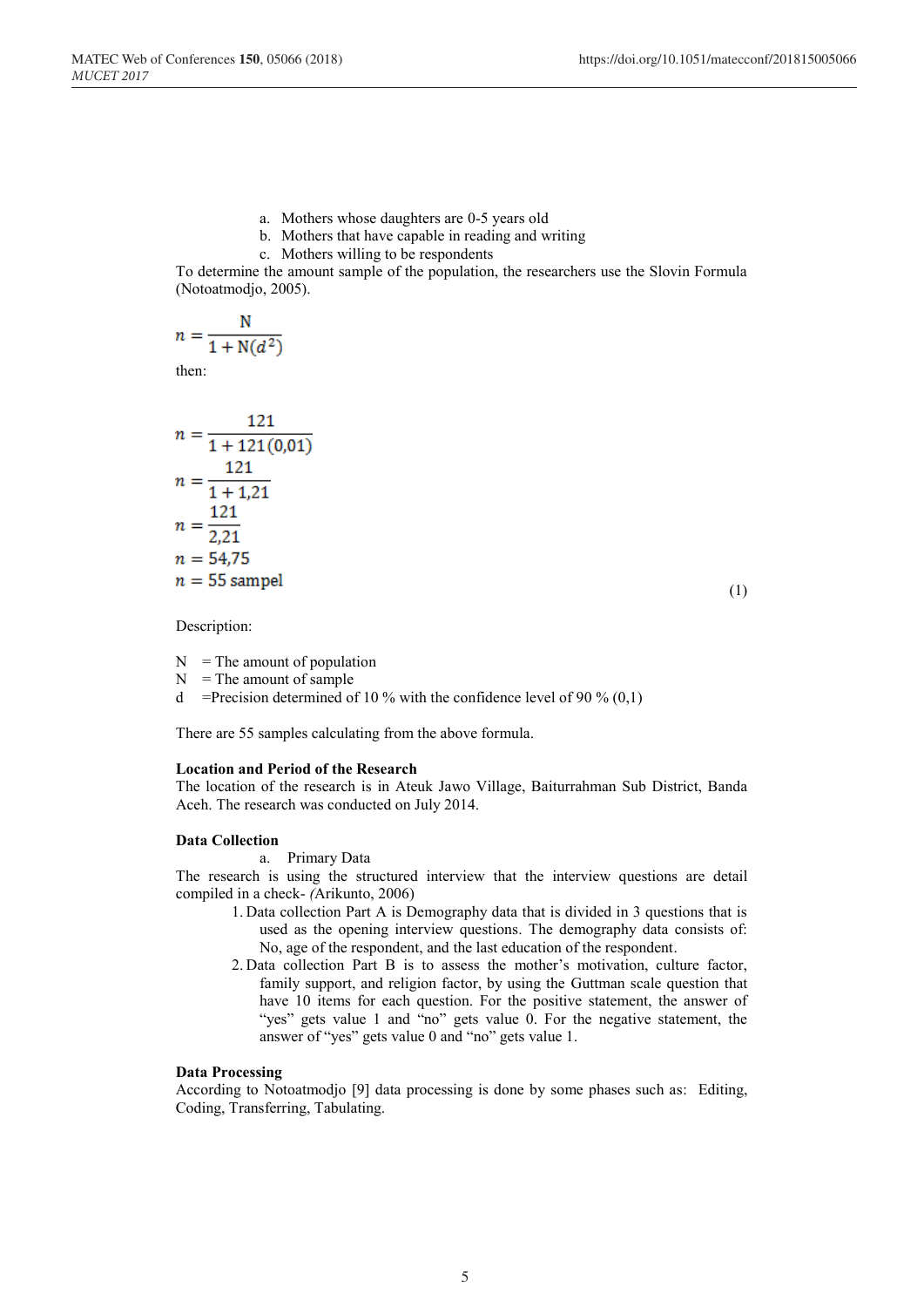Captions should be typed in 9-point Times. They should be centred above the tables and flush left beneath the figures.

# **3 Result Research**

### **1. Unvaried Analysis**

a. Mothers' Motivations

**Table 4.1:** Distribution of Mothers' Motivations Frequency in Carrying Out the Circumcision to the Female Children Ateuk Jawo Village, Baiturrahman Sub District, Banda Aceh

| No | Live Motivation |              |
|----|-----------------|--------------|
|    | High            | 63,6         |
|    | Low             | 36,4         |
|    | Total           | $00^{\circ}$ |

Table 4.1 shows that from 55 respondents interviewed, the mother motivation in carrying out the daughter circumcision is high. There are 35 respondent (63,6%) choose it.

### b. Culture

**Table 4.2:** Distribution of Culture Frequency in Carrying Out the Circumcision to the Female Children Ateuk Jawo Village, Baiturrahman Sub District, Banda Aceh

| No | Culture      |    |     |
|----|--------------|----|-----|
|    | Affected     |    |     |
|    | Not Affected |    |     |
|    | Total        | 55 | 100 |

Table 4.2 shows that from 55 respondents interviewed mentioned that the culture is not affected in carrying out the daughter circumcision. There are 28 respondent (50,9%) choose it.

### **c.** Family Support

**Table 4.3:** Distribution of Family Support Frequency in Carrying Out the Circumcision to the Female Children in Ateuk Jawo Village, Baiturrahman Sub District, Banda Aceh

| ง∩ | Family Support |    |  |
|----|----------------|----|--|
|    | Support        |    |  |
|    | Not Support    |    |  |
|    | Total          | 52 |  |

Table 4.3 shows that from 55 respondents interviewed mentioned that the family gives support in carrying out the daughter circumcision. There are 32 responden (58,2%).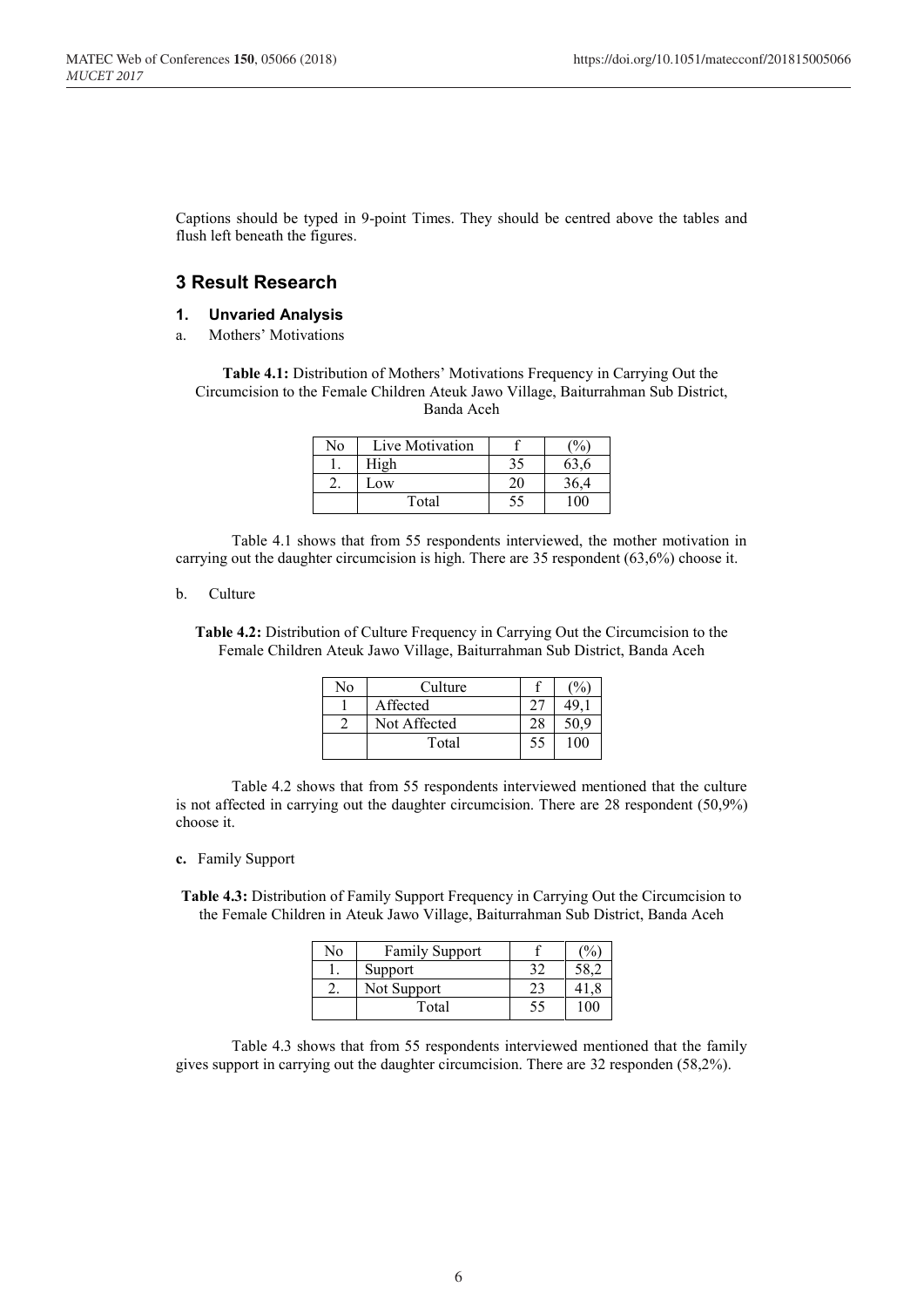### **d.** Religion Factor

**Table 4.4:** Distribution of Religion Factor Frequency in Carrying Out the Circumcision to the Female Children in Ateuk Jawo Village, Baiturrahman Sub District, Banda Aceh

| No | Religion     |    |      |
|----|--------------|----|------|
|    | Affected     | 25 | 45.5 |
|    |              |    |      |
|    | Not Affected | 30 |      |
|    | Total        | 51 |      |

Table 4.4 shows that from 55 respondents interviewed mentioned that the religion is not affected in carrying out the daughter circumcision. There are 30 respondent (54,5%) choose it.

### **2. Bivariate Analysis**

a. The relation between culture and mother's motivation in carrying the daughter circumcision

**Table 4.5:** The Relation between culture and mother's motivation

in carrying the daughter circumcision in Ateuk Jawo Village, Baiturrahman Sub District, Banda Aceh

|    |                   | Mother's Motivation |               |  | Total         |    |               |         |
|----|-------------------|---------------------|---------------|--|---------------|----|---------------|---------|
| No | Culture           | High                |               |  | Low           |    |               | P-value |
|    |                   |                     | $\frac{0}{0}$ |  | $\frac{0}{0}$ |    | $\frac{0}{0}$ |         |
|    | Berpengaruh       | 23                  | 85.2          |  | 14.8          |    | 100           |         |
|    | Tidak Berpengaruh |                     | 42.9          |  |               | 28 | 00            | 0,003   |

Table 4.5 shows that from 28 respondents choosing that the culture is not affected show that the mother's motivation is low in carrying the daughter circumcision, there are 16 respondents (57,1%). Meanwhile from 27 respondents choosing that the culture is affected show that the mother's motivation is high in carrying the daughter circumcision, there are 23 respondents (85,2%).

After doing statistical test using chi-square test with a confidence level of 95% was obtained that p-value of 0.003 is smaller than  $\alpha$ -value of 0.05. It can be concluded that there is a relationship between culture with mother's motivation in carrying out the female children circumcision in Ateuk Jawo Village, Baiturrahman Sub District, Banda Aceh.

b. The relation between family support and mother's motivation in carrying the daughter circumcision

**Tabel 4.6:** The Relation between family support and mother's motivation in carrying the daughter circumcision in Ateuk Jawo Village, Baiturrahman Sub District, Banda Aceh

|    |                       | Mother's Motivation |               |     |               | Total |      |         |
|----|-----------------------|---------------------|---------------|-----|---------------|-------|------|---------|
| No | <b>Family Support</b> | High                |               | Low |               |       |      | P-value |
|    |                       |                     | $\frac{0}{0}$ |     | $\frac{0}{0}$ |       | $\%$ |         |
|    | Support               | 26                  | 81.2          |     | 18,8          | 32    | 100  |         |
|    | Not Support           |                     | 39,1          | 14  | 60,9          | 23    | 100  | 0,004   |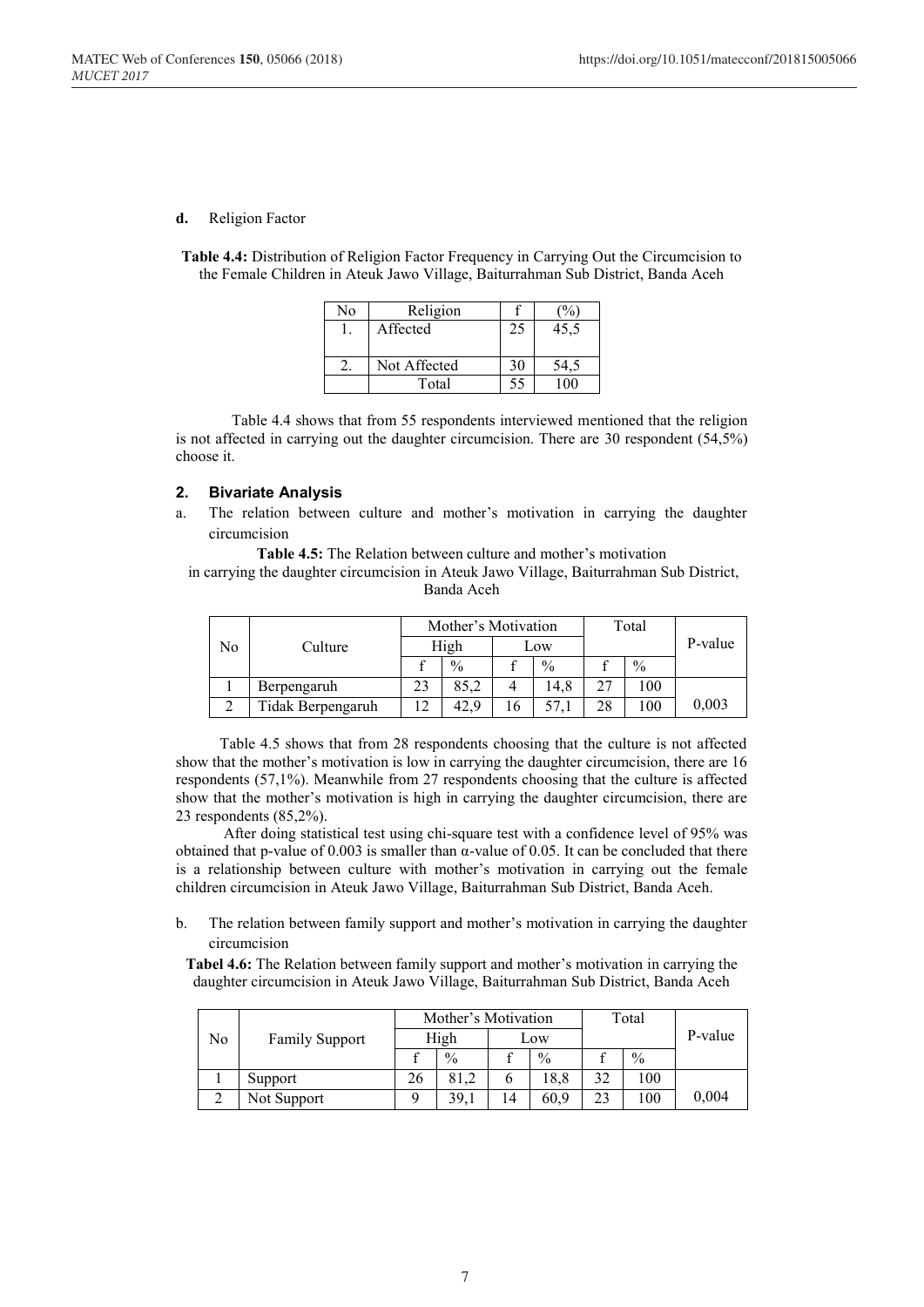Table 4.6 shows that from 32 respondents choosing that the family support show that the mother's motivation is high in carrying the daughter circumcision, there are 26 respondents (81,2%). Meanwhile from 23 respondents choosing that the family is not support show that the mother's motivation is low in carrying the daughter circumcision, there are 14 respondents (60,9%).

After doing statistical test using chi-square test with a confidence level of 95% was obtained that p-value of 0.004 is smaller than  $\alpha$ -value of 0.05. It can be concluded that there is a relationship between family support with mother's motivation in carrying out the female children circumcision in Ateuk Jawo Village, Baiturrahman Sub District, Banda Aceh.

c. The relation between religion factor and mother's motivation in carrying the daughter circumcision

**Tabel 4.7:** The Relation between religion factor and mother's motivation in carrying the daughter circumcision in Ateuk Jawo Village, Baiturrahman Sub District, Banda Aceh

|  |                |              | Mother's Motivation |               |     | Total         |    |               |         |
|--|----------------|--------------|---------------------|---------------|-----|---------------|----|---------------|---------|
|  | No<br>Religion |              | High                |               | Low |               |    |               | P-value |
|  |                |              |                     | $\frac{0}{0}$ |     | $\frac{0}{0}$ |    | $\frac{0}{0}$ |         |
|  |                | Affected     |                     | 84            |     | 16            | 25 | 100           |         |
|  |                | Not affected | 14                  | 46.           |     | 53,3          | 30 | 100           | 0,010   |

Table 4.7 shows that from 25 respondents choosing that the religion is affected show that the mother's motivation is high in carrying the daughter circumcision; there are 21 respondents (84%). Meanwhile from 30 respondents choosing that the religion is not affected show that the mother's motivation is low in carrying the daughter circumcision, there are 16 respondents (53,3%).

After doing statistical test using chi-square test with a confidence level of 95% was obtained that p-value of  $0.010$  is smaller than α-value of  $0.05$ . It can be concluded that there is a relationship between religion factor with mother's motivation in carrying out the female children circumcision in Ateuk Jawo Village, Baiturrahman Sub District, Banda Aceh.

## **4 Discussion**

### 1. **The relation between the culture and Mother's motivation in carrying the circumcision to the female children**.

Based on the research done result that from 28 respondents choosing that the culture is not affected show that the mother's motivation is low in carrying the daughter circumcision, there are 16 respondents (57,1%). Meanwhile from 27 respondents choosing that the culture is affected show that the mother's motivation is high in carrying the daughter circumcision, there are 23 respondents (85,2%).

After doing statistical test using chi-square test with a confidence level of 95% was obtained that p-value of 0.003 is smaller than  $\alpha$ -value of 0.05. It can be concluded that there is a relationship between culture with mother's motivation in carrying out the female children circumcision in Ateuk Jawo Village, Baiturrahman Sub District, Banda Aceh.

According Syarifuddin (2009), culture comes from sangketa language (budhaya) is the plural of budhhi which means "mind" or "sense", all matters relating to the intellect. Culture is all of the complex parts, , in which consists of knowledge, belief, art, morals, habits acquired by the person as a member of community. Culture is a condition that describes the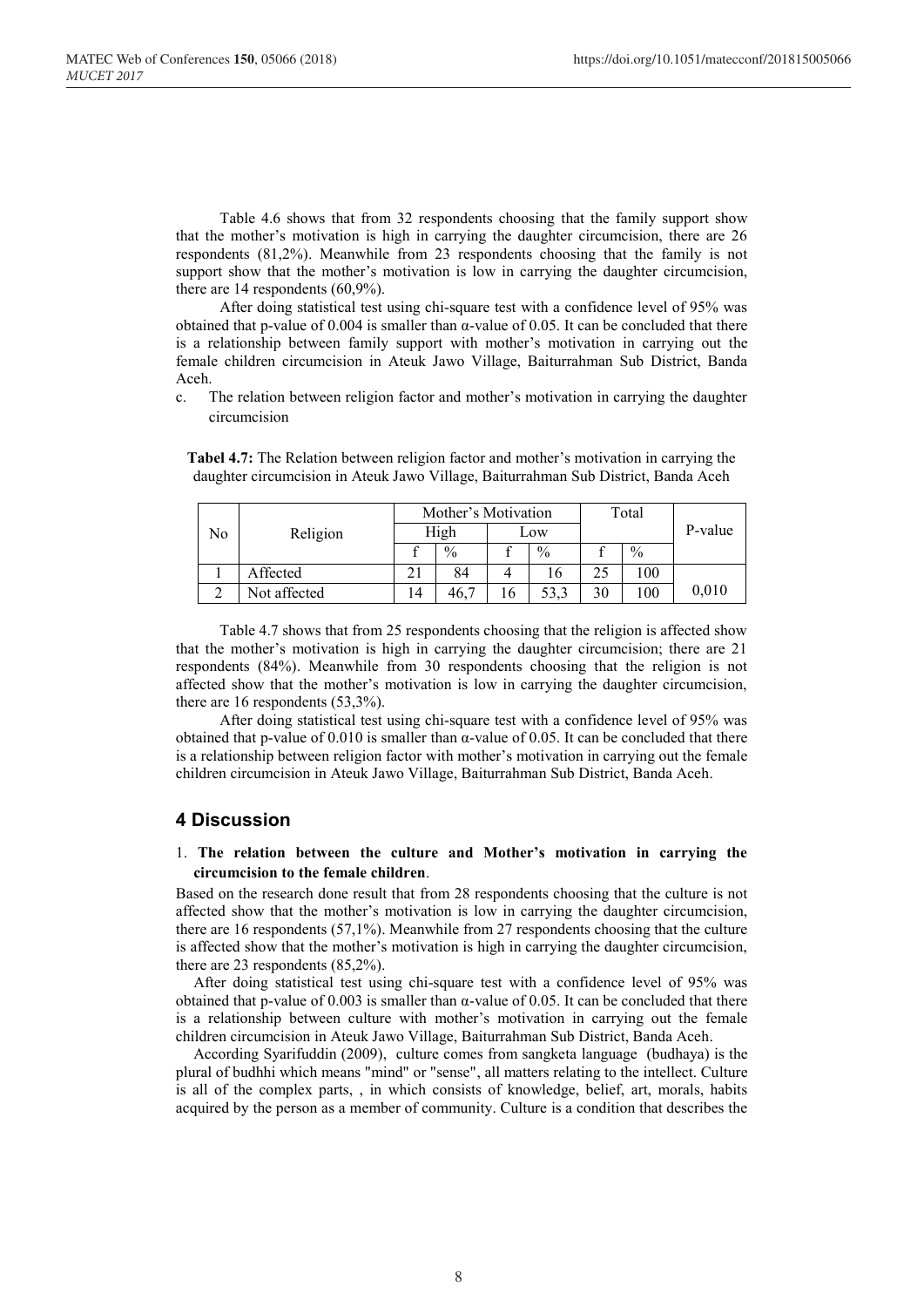non-physical characteristics, such as moral, beliefs, attitudes, customs that are agreed by the community and is inherited from one generation to the next generation.

The circumcision has become the part of Indonesia Culture. In the rules of Islam, circumcision became one guidance that have to be executed by the followers, both men and women. On the recent development the male become more dominant to be the subject of the circumcision (Rahima, 2009).

Research has been done by Sartika (2011) about the factors affect the circumcision to the female children in Ladang Bambu Village, Medan Tuntungan Sub District. The results from the research mentioned that cultural factors affected in carrying out female children circumcision is 59 people (95.2%). Based chi square test resulted that the value of  $p =$ 0.08. it was smaller than the value of  $\alpha = 0.05$ , thus there is a relationship between culture with mother's motivation in carrying the circumcision to the female children.

According to the research assumption, there are relation between the culture and mother's motivation in carrying the circumcision to the female children, because the culture is a community tradition not religion, but when the religion meets the tradition, the religion gives the responds to accommodate the tradition or culture and then become the religion part. When the religion spreads to other area, the community practices the circumcision to the female children.

### 2. **The relation between the family support and Mother's motivation in carrying the circumcision to the female children.**

Table 4.6 shows that from 32 respondents choosing that the family support show that the mother's motivation is high in carrying the daughter circumcision, there are 26 respondents (81,2%). Meanwhile from 23 respondents choosing that the family is not support show that the mother's motivation is low in carrying the daughter circumcision, there are 14 respondents (60,9%).

After doing statistical test using chi-square test with a confidence level of 95% was obtained that p-value of 0.004 is smaller than  $\alpha$ -value of 0.05. It can be concluded that there is a relationship between family support with mother's motivation in carrying out the female children circumcision in Ateuk Jawo Village, Baiturrahman Sub District, Banda Aceh.

Notoatmodjo et. al [9] mentioned that supporting factors from other party, for example, from husband/wife, parents, parents in-laws, friends, neighbors and midwives itself also affects the mother's attitude toward health service. Family can be the motivator for parents, because the most need other instruction very, but the family should also be able to explain about the benefits of circumcision so that motivation and knowledge can walk together. This motivation drives a person to behave and do the activity in order to reach the goals. Because in the fact the motivation is needed by the parents in order to encourage them in carrying out the circumcision to both male and female children [14].

Research conducted by Icha (2012), about "Factors Affecting Mother's Motivation in Carrying Out The Circumcision to the female children in Labuy Village, Baitussalam Sub District, Aceh Besar District indicated that the respondents who received family support proved to have high motivation in carrying out the circumcision of the female children as much as 16 respondents (76.2%) compared to the respondents who have no family support proved to have low motivation in carrying out the circumcision of the female children as much as 5 respondents (29.4%). Based on the chi square test, it was resulted that value of the p = 0.007. it was smaller than the value of  $\alpha$  = 0.05, thus there is a relationship between family support and mother's motivation in carrying out the female children circumcision.

According to the assumption of the researchers, there is the factor affected between the family support and mother's motivation in carrying out the female children circumcision, because by having the family support, the motivation is needed very much to facilitate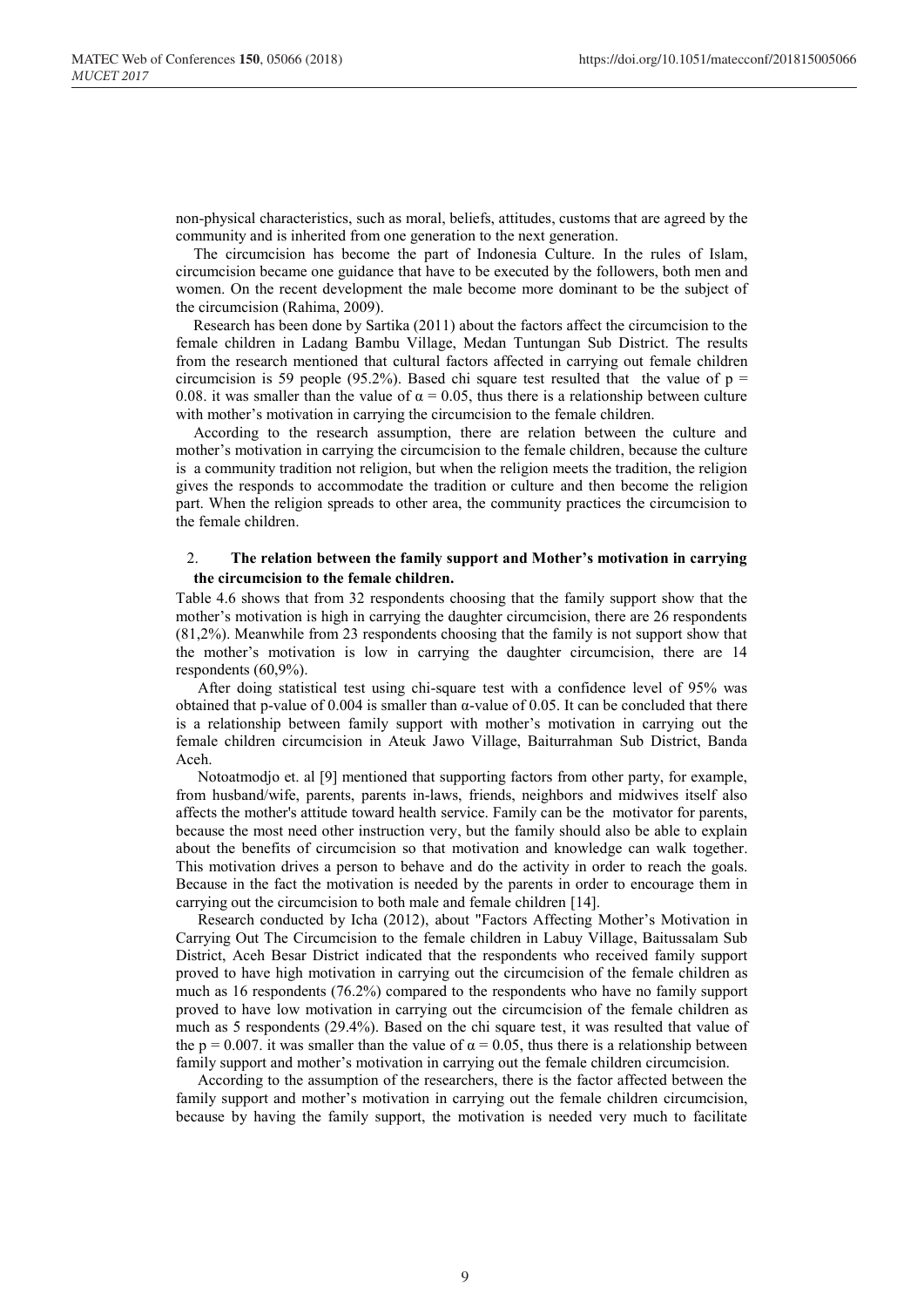someone in carrying out the circumcision both to the male and the female children, the circumcision can cause the improvement of the children fertility growth.

### 3. **The relation between the religion and Mother's motivation in carrying the circumcision to the female children**.

Based on the research conducted to 32 respondents choosing that the religion is affected show that the mother's motivation is high in carrying the daughter circumcision; there are 21 respondents (84%). Meanwhile from 16 respondents choosing that the religion is not affected show that the mother's motivation is low in carrying the daughter circumcision, there are 16 respondents (53,3%).

After doing statistical test using chi-square test with a confidence level of 95% was obtained that p-value of 0.010 is smaller than α-value of 0.05. It can be concluded that there is a relationship between religion factor with mother's motivation in carrying out the female children circumcision in Ateuk Jawo Village, Baiturrahman Sub District, Banda Aceh.

Islam teaches us to act proportionately. One is how we are used to controlling ourselves, including controlling our sexual libido. Female circumcision is expected to be a brake for women to control her sexual libido. Because according to the authentic history, women's desires are multiplied many times comparing to the males. In Islamic female circumcision is from the language khatana which means cut, the meaning in only cut/scratch the foreskin that cover the tip female genital to clean from dirty or called thahur which means cleaning (Umar, 2020).

According to the researchers assuming, there is relation between religion and mother's motivation in carrying out the female children circumcision, the religion is recommended to carry out the circumcision both to male or female, because the practice can control themselves including their sexual libido.

# **5 Conclusion**

Based on the research done to 55 respondents summarize the statistical test as below:

- 1. There is the relation between the culture and mother's motivation in carrying out the female children circumcision in Ateuk Jawo Village, Baiturrahman Sub District, Kota Banda Aceh, with the p value is 0,003.
- 2. There is the relation between the family support and mother's motivation in carrying out the female children circumcision in Ateuk Jawo Village, Baiturrahman Sub District, Kota Banda Aceh, with the p value is 0,004.
- 3. There is the relation between the religion factor and mother's motivation in carrying out the female children circumcision in Ateuk Jawo Village, Baiturrahman Sub District, Kota Banda Aceh, with the p value is value 0,010.

# **6 Recommendation**

### 1. to *Puskesmas*

It is estimated to improve concept and reference about the female children circumcision and improving the health services especially in handling female children circumcision 2. to respondent